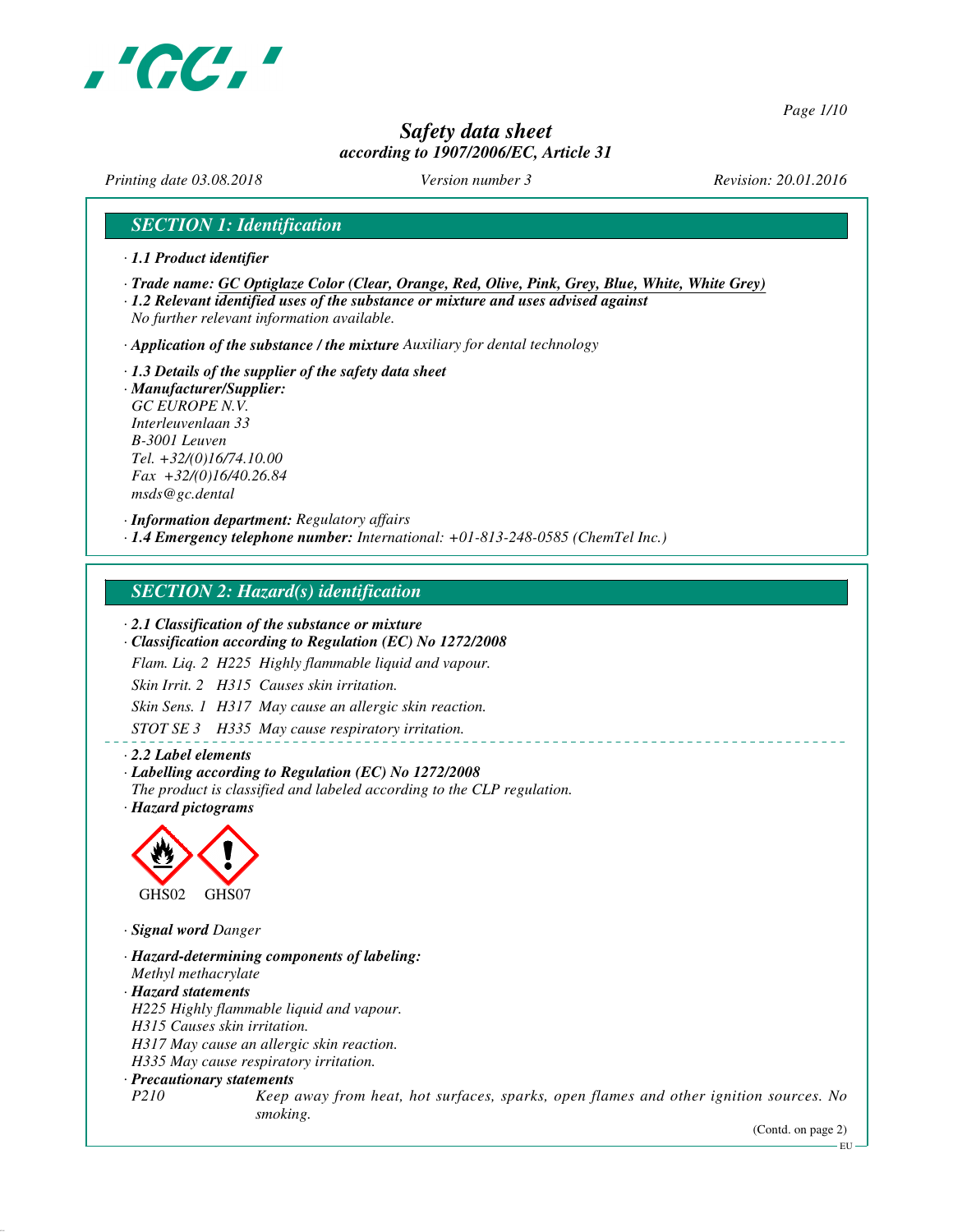*Printing date 03.08.2018 Version number 3 Revision: 20.01.2016*

#### *Trade name: GC Optiglaze Color (Clear, Orange, Red, Olive, Pink, Grey, Blue, White, White Grey)*

|                                      | (Contd. of page $1$ )                                                                                      |
|--------------------------------------|------------------------------------------------------------------------------------------------------------|
| P <sub>272</sub>                     | Contaminated work clothing should not be allowed out of the workplace.                                     |
| P <sub>280</sub>                     | Wear protective gloves/protective clothing/eye protection/face protection.                                 |
|                                      | P303+P361+P353 IF ON SKIN (or hair): Take off immediately all contaminated clothing. Rinse skin with water |
|                                      | [or shower].                                                                                               |
| P405                                 | Store locked up.                                                                                           |
| <i>P501</i>                          | Dispose of contents/container in accordance with local/regional/national/international<br>regulations.     |
| $\cdot$ 2.3 Other hazards            |                                                                                                            |
| · Results of PBT and vPvB assessment |                                                                                                            |

*· PBT: Not applicable.*

*· vPvB: Not applicable.*

### *SECTION 3: Composition/information on ingredients*

#### *· 3.2 Chemical characterization: Mixtures*

#### *· Description:*

*Only substances required to be mentioned according to Annex II of regulation 1907/2006 are listed. Information on the other substances that may be present can be obtained upon request.*

| $\cdot$ Dangerous components:                                                |              |
|------------------------------------------------------------------------------|--------------|
| 80-62-6 Methyl methacrylate                                                  | $50 - 575\%$ |
| Flam. Liq. 2, H225; Skin Irrit. 2, H315; Skin Sens. 1, H317; STOT SE 3, H335 |              |
| 75980-60-8 diphenyl $(2,4,6$ -trimethylbenzoyl)phosphine oxide               | $1 - 2.5\%$  |
| Repr. 2, $H361f$                                                             |              |

*· Additional information: For the wording of the listed hazard phrases refer to section 16.*

# *SECTION 4: First-aid measures*

#### *· 4.1 Description of first aid measures*

### *· General information:*

*Immediately remove any clothing soiled by the product.*

*If symptoms persist consult doctor.*

*· After inhalation:*

*Supply fresh air. If required, provide artificial respiration. Keep patient warm. Consult doctor if symptoms persist. Take affected persons into fresh air and keep quiet.*

*· After skin contact:*

*Immediately wash with water and soap and rinse thoroughly. Seek medical treatment.*

*If skin irritation continues, consult a doctor.*

*· After eye contact:*

*Rinse opened eye for several minutes under running water.*

*If symptoms persist consult doctor.*

#### *· After swallowing:*

*Rinse out mouth and then drink plenty of water. If symptoms persist consult doctor.*

*· 4.2 Most important symptoms and effects, both acute and delayed Allergic reactions*

*· 4.3 Indication of any immediate medical attention and special treatment needed*

*No further relevant information available.*

(Contd. on page 3)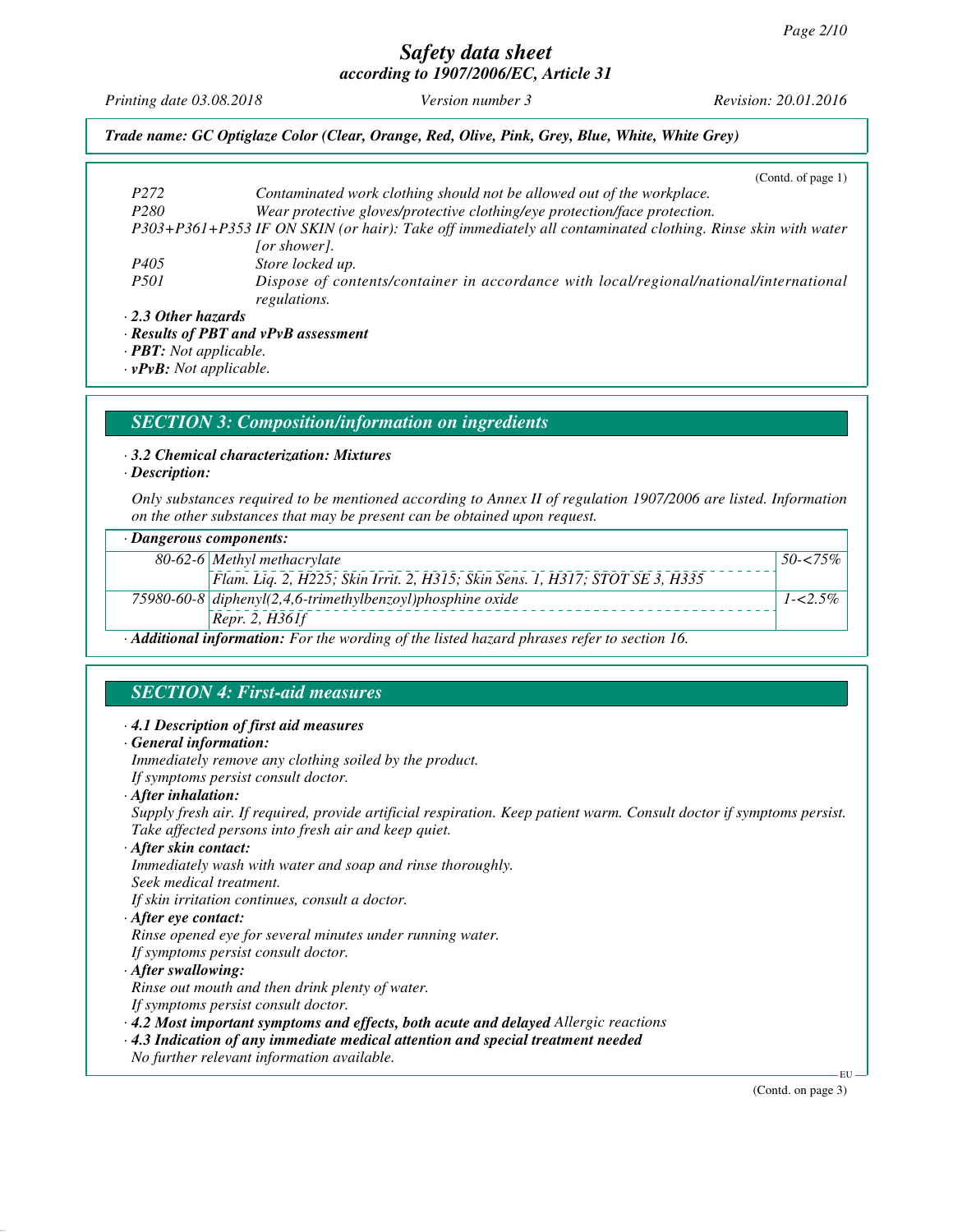# *Safety data sheet*

*according to 1907/2006/EC, Article 31*

*Printing date 03.08.2018 Version number 3 Revision: 20.01.2016*

*Trade name: GC Optiglaze Color (Clear, Orange, Red, Olive, Pink, Grey, Blue, White, White Grey)*

(Contd. of page 2)

### *SECTION 5: Fire-fighting measures*

- *· 5.1 Extinguishing media*
- *· Suitable extinguishing agents: CO2, sand, extinguishing powder. Do not use water.*
- *· For safety reasons unsuitable extinguishing agents: Water*
- *· 5.2 Special hazards arising from the substance or mixture*
- *Formation of toxic gases is possible during heating or in case of fire.*
- *· 5.3 Advice for firefighters*
- *· Protective equipment: Wear self-contained respiratory protective device.*
- *· Additional information*

*Dispose of fire debris and contaminated fire fighting water in accordance with official regulations.*

# *SECTION 6: Accidental release measures*

*· 6.1 Personal precautions, protective equipment and emergency procedures Remove persons from danger area. Keep away from ignition sources Avoid contact with the eyes and skin. Wear protective clothing. · 6.2 Environmental precautions: Do not allow product to reach sewage system or any water course. Inform respective authorities in case of seepage into water course or sewage system. Do not allow to penetrate the ground/soil. In case of seepage into the ground inform responsible authorities.*

*· 6.3 Methods and material for containment and cleaning up: Ensure adequate ventilation. Absorb liquid components with liquid-binding material.*

*Dispose of the collected material according to regulations.*

*· 6.4 Reference to other sections See Section 7 for information on safe handling. See Section 8 for information on personal protection equipment. See Section 13 for disposal information.*

# *SECTION 7: Handling and storage*

*· 7.1 Precautions for safe handling Ensure good ventilation/exhaustion at the workplace. Prevent formation of aerosols. Avoid contact with the eyes and skin. · Information about protection against explosions and fires: Keep ignition sources away - Do not smoke. Protect against electrostatic charges. Do not spray on a naked flame or any incandescent material. · 7.2 Conditions for safe storage, including any incompatibilities · Storage: · Requirements to be met by storerooms and receptacles: Store in a cool location. Store only in unopened original receptacles.*

*· Information about storage in one common storage facility: Store away from foodstuffs.*

(Contd. on page 4)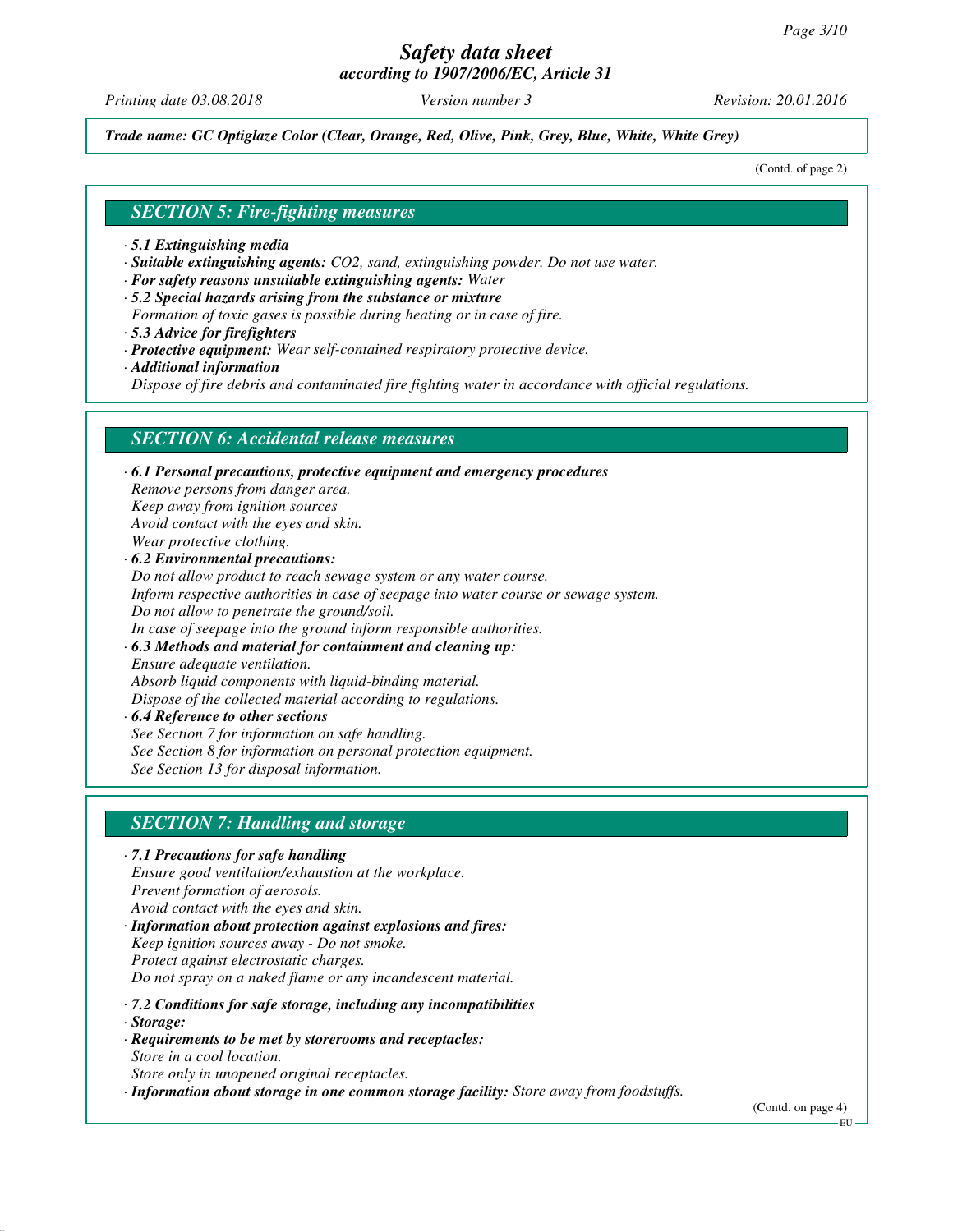*Printing date 03.08.2018 Version number 3 Revision: 20.01.2016*

*Trade name: GC Optiglaze Color (Clear, Orange, Red, Olive, Pink, Grey, Blue, White, White Grey)*

(Contd. of page 3)

*· Further information about storage conditions:*

*Keep receptacle tightly sealed. Store in cool, dry conditions in well sealed receptacles. Protect from heat and direct sunlight. Store in a cool place.*

*· 7.3 Specific end use(s) No further relevant information available.*

# *SECTION 8: Exposure controls/personal protection*

*· Additional information about design of technical systems: No further data; see item 7.*

*· 8.1 Control parameters*

*· Components with limit values that require monitoring at the workplace:*

*80-62-6 Methyl methacrylate*

*IOELV Short-term value: 100 ppm Long-term value: 50 ppm*

#### *· DNELs*

#### *80-62-6 Methyl methacrylate*

*Dermal DNEL dermal 13.67 mg/kg bw/day (man) (worker, l. te., syst.)*

*Inhalative DNEL inhalation 208 mg/m3 (air) (worker, l. te., syst.)*

*· Additional information: The lists that were valid during the creation were used as basis.*

*· 8.2 Exposure controls*

- *· Personal protective equipment:*
- *· General protective and hygienic measures:*

*The usual precautionary measures for handling chemicals should be followed. Avoid contact with the eyes and skin.*

*Wash hands before breaks and at the end of work.*

*Keep away from foodstuffs, beverages and feed.*

*Immediately remove all soiled and contaminated clothing.*

- *· Breathing equipment: Suitable respiratory protective device recommended.*
- *· Protection of hands:*



*Protective gloves*

*· Material of gloves*

*The selection of the suitable gloves does not only depend on the material, but also on further marks of quality and varies from manufacturer to manufacturer. As the product is a preparation of several substances, the resistance of the glove material can not be calculated in advance and has therefore to be checked prior to the application.*

### *· Penetration time of glove material*

*The exact break through time has to be found out by the manufacturer of the protective gloves and has to be observed.*

(Contd. on page 5)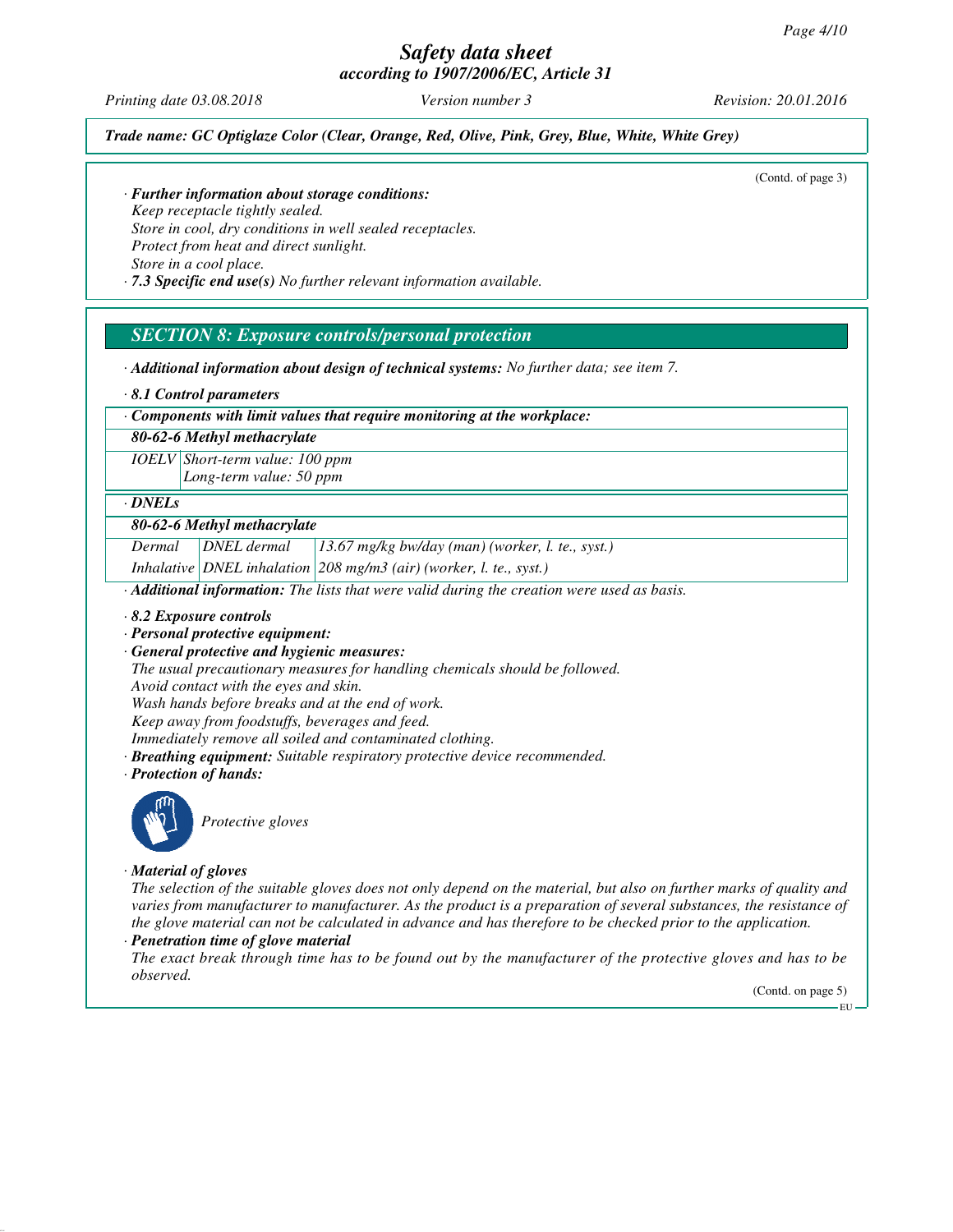*Printing date 03.08.2018 Version number 3 Revision: 20.01.2016*

*Trade name: GC Optiglaze Color (Clear, Orange, Red, Olive, Pink, Grey, Blue, White, White Grey)*

(Contd. of page 4)

*· Eye protection:*

| Tightly sealed goggles |  |
|------------------------|--|
|------------------------|--|

| <b>SECTION 9: Physical and chemical properties</b>                         |                                               |                    |
|----------------------------------------------------------------------------|-----------------------------------------------|--------------------|
| .9.1 Information on basic physical and chemical properties                 |                                               |                    |
| · General Information                                                      |                                               |                    |
| $\cdot$ Appearance:                                                        |                                               |                    |
| Form:                                                                      | Fluid                                         |                    |
| Color:<br>· Odor:                                                          | According to product specification<br>Pungent |                    |
| · Odor threshold:                                                          | Not determined.                               |                    |
| $\cdot$ pH-value:                                                          | Not determined.                               |                    |
|                                                                            |                                               |                    |
| Change in condition                                                        | Undetermined.                                 |                    |
| <b>Melting point/Melting range:</b><br><b>Boiling point/Boiling range:</b> | 101 °C                                        |                    |
|                                                                            |                                               |                    |
| · Flash point:                                                             | 10 °C                                         |                    |
| · Flammability (solid, gaseous):                                           | Not applicable.                               |                    |
| · Ignition temperature:                                                    | Undetermined.                                 |                    |
| · Decomposition temperature:                                               | Not determined.                               |                    |
| · Auto igniting:                                                           | Product is not selfigniting.                  |                    |
| · Danger of explosion:                                                     | Product does not present an explosion hazard. |                    |
| · Explosion limits:                                                        |                                               |                    |
| Lower:                                                                     | 2.1 Vol $\%$                                  |                    |
| <b>Upper:</b>                                                              | 12.5 Vol %                                    |                    |
| · Vapor pressure:                                                          | Not determined.                               |                    |
| $\cdot$ Density at 20 $\degree$ C:                                         | $1.06$ g/cm <sup>3</sup>                      |                    |
| · Relative density                                                         | Not determined.                               |                    |
| · Vapor density                                                            | Not determined.                               |                    |
| $\cdot$ Evaporation rate                                                   | Not determined.                               |                    |
| · Solubility in / Miscibility with                                         |                                               |                    |
| Water:                                                                     | <i>Insoluble.</i>                             |                    |
| · Partition coefficient (n-octanol/water): Not determined.                 |                                               |                    |
| · Viscosity:                                                               |                                               |                    |
| Dynamic:                                                                   | Not determined.                               |                    |
| Kinematic:                                                                 | Not determined.                               |                    |
| · Solvent content:                                                         |                                               |                    |
| Organic solvents:                                                          | $0.0\%$                                       |                    |
| $VOC$ (EC)                                                                 | 0.0 g/l                                       |                    |
|                                                                            |                                               | (Contd. on page 6) |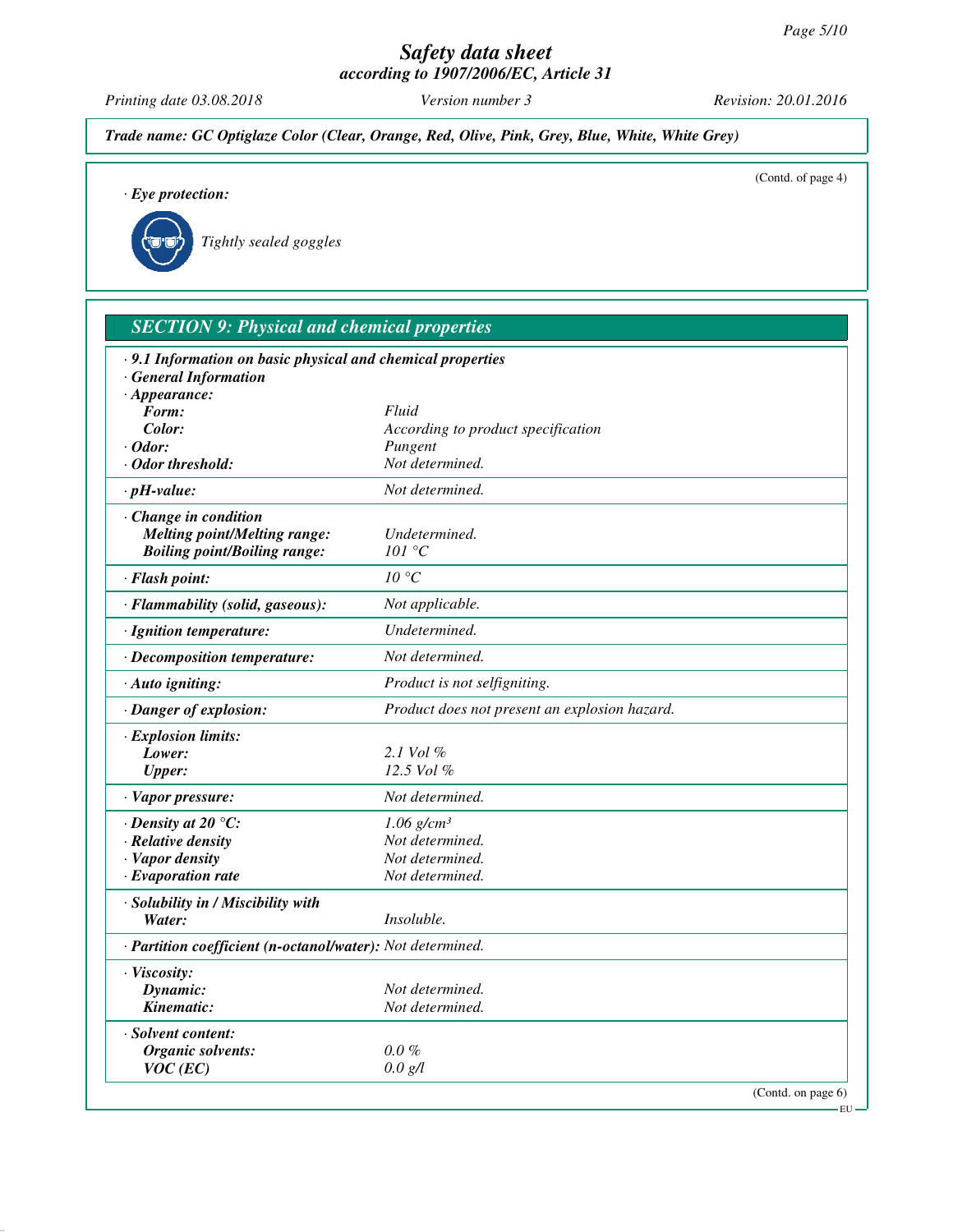# *Safety data sheet*

*according to 1907/2006/EC, Article 31*

*Printing date 03.08.2018 Version number 3 Revision: 20.01.2016*

*Trade name: GC Optiglaze Color (Clear, Orange, Red, Olive, Pink, Grey, Blue, White, White Grey)*

(Contd. of page 5)

*· 9.2 Other information No further relevant information available.*

# *SECTION 10: Stability and reactivity*

*· 10.1 Reactivity No further relevant information available.*

*· 10.2 Chemical stability*

*· Thermal decomposition / conditions to be avoided: No decomposition if used according to specifications.*

*· 10.3 Possibility of hazardous reactions No dangerous reactions known.*

*· 10.4 Conditions to avoid No further relevant information available.*

*· 10.5 Incompatible materials: No further relevant information available.*

*· 10.6 Hazardous decomposition products: No dangerous decomposition products known.*

# *SECTION 11: Toxicological information*

#### *· 11.1 Information on toxicological effects*

*· Acute toxicity: Based on available data, the classification criteria are not met.*

#### *· LD/LC50 values that are relevant for classification:*

|  |  | 80-62-6 Methyl methacrylate |
|--|--|-----------------------------|
|--|--|-----------------------------|

*Oral LD50 6000 mg/kg (rabbit)*

*Dermal LD50 >5000 mg/kg (rab)*

*Inhalative LC50/4 h 29.8 mg/l (rat (f+m))*

*· Primary irritant effect:*

*· on the skin:*

*Causes skin irritation.*

*· on the eye: Based on available data, the classification criteria are not met.*

*· Sensitization:*

*May cause an allergic skin reaction.*

*· Additional toxicological information:*

#### *· OSHA-Ca (Occupational Safety & Health Administration)*

*None of the ingredients is listed.*

*· Repeated dose toxicity No further relevant information available.*

#### *· CMR effects (carcinogenity, mutagenicity and toxicity for reproduction) No further relevant information available.*

*· Germ cell mutagenicity Based on available data, the classification criteria are not met.*

*· Carcinogenicity Based on available data, the classification criteria are not met.*

*· Reproductive toxicity Based on available data, the classification criteria are not met.*

*· STOT-single exposure*

*May cause respiratory irritation.*

*· STOT-repeated exposure Based on available data, the classification criteria are not met.*

*· Aspiration hazard Based on available data, the classification criteria are not met.*

# *SECTION 12: Ecological information*

*· 12.1 Toxicity*

*· Aquatic toxicity: No further relevant information available.*

*· 12.2 Persistence and degradability No further relevant information available.*

*· 12.3 Bioaccumulative potential No further relevant information available.*

(Contd. on page 7)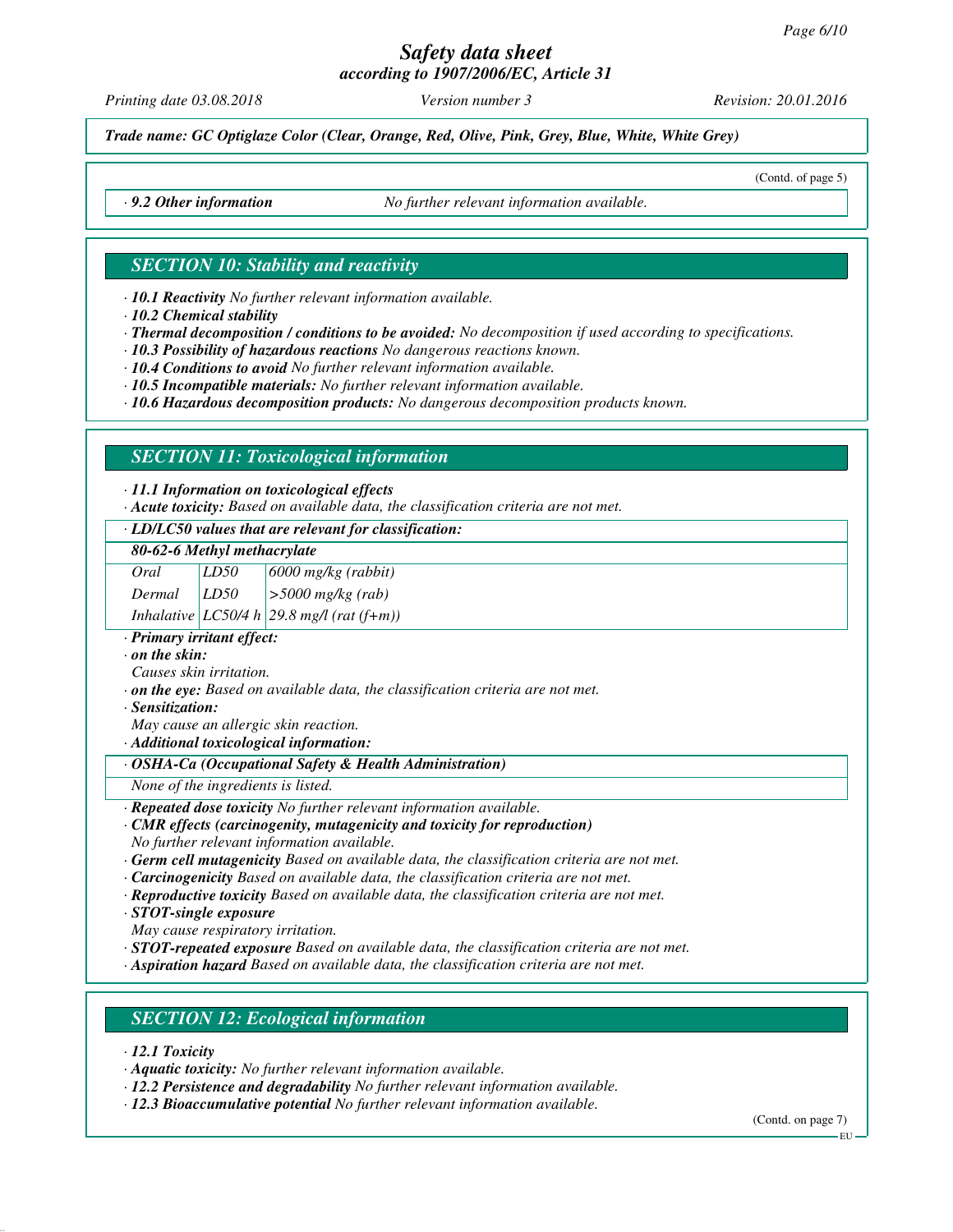*Printing date 03.08.2018 Version number 3 Revision: 20.01.2016*

(Contd. of page 6)

#### *Trade name: GC Optiglaze Color (Clear, Orange, Red, Olive, Pink, Grey, Blue, White, White Grey)*

- *· 12.4 Mobility in soil No further relevant information available.*
- *· Additional ecological information:*

*· General notes:*

*Water hazard class 3 (Self-assessment): extremely hazardous for water Do not allow product to reach ground water, water course or sewage system, even in small quantities. Danger to drinking water if even extremely small quantities leak into the ground.*

*· 12.5 Results of PBT and vPvB assessment*

- *· PBT: Not applicable.*
- *· vPvB: Not applicable.*

*· 12.6 Other adverse effects No further relevant information available.*

## *SECTION 13: Disposal considerations*

## *· 13.1 Waste treatment methods*

*· Recommendation:*

*Must not be disposed of together with household garbage. Do not allow product to reach sewage system.*

| $\cdot$ European waste catalogue |                                                                                            |
|----------------------------------|--------------------------------------------------------------------------------------------|
|                                  | 18 00 00   WASTES FROM HUMAN OR ANIMAL HEALTH CARE AND/OR RELATED RESEARCH (except         |
|                                  | $\vert$ kitchen and restaurant wastes not arising from immediate health care)              |
|                                  | 18 01 00   wastes from natal care, diagnosis, treatment or prevention of disease in humans |
|                                  | 18 01 06* $\vert$ chemicals consisting of or containing hazardous substances               |

*· Uncleaned packagings:*

*· Recommendation: Disposal must be made according to official regulations.*

| $\cdot$ 14.1 UN-Number                  | <i>UN1247</i>                                   |
|-----------------------------------------|-------------------------------------------------|
| · ADR, IMDG, IATA                       |                                                 |
| $\cdot$ 14.2 UN proper shipping name    |                                                 |
| $\cdot$ DOT                             | Methyl methacrylate monomer, stabilized mixture |
| $\cdot$ ADR                             | 1247 METHYL METHACRYLATE MONOMER, STABILIZED    |
|                                         | mixture                                         |
| $\cdot$ IMDG, IATA                      | METHYL METHACRYLATE MONOMER, STABILIZED         |
|                                         | mixture                                         |
| $\cdot$ 14.3 Transport hazard class(es) |                                                 |
| $\cdot$ ADR                             |                                                 |
|                                         |                                                 |
|                                         |                                                 |
|                                         |                                                 |
| · Class                                 | $3(F1)$ Flammable liquids                       |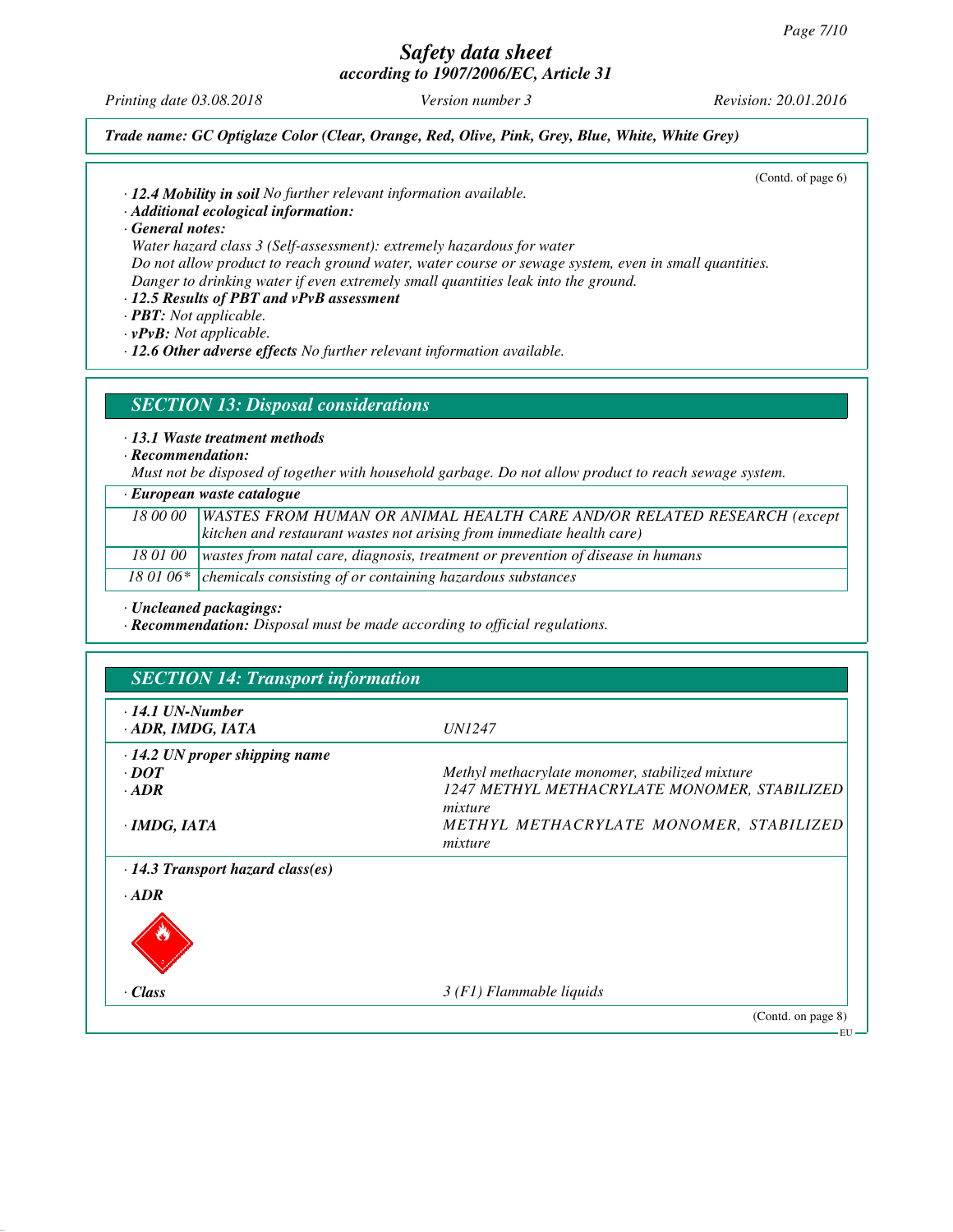*Printing date 03.08.2018 Version number 3 Revision: 20.01.2016*

*Trade name: GC Optiglaze Color (Clear, Orange, Red, Olive, Pink, Grey, Blue, White, White Grey)*

|                                                                     | (Contd. of page 7)                                                |
|---------------------------------------------------------------------|-------------------------------------------------------------------|
| $-Label$                                                            | $\mathfrak{Z}$                                                    |
| $\cdot$ IMDG, IATA                                                  |                                                                   |
|                                                                     |                                                                   |
|                                                                     |                                                                   |
| $\cdot$ Class                                                       | 3 Flammable liquids                                               |
| $\cdot$ Label                                                       | $\mathcal{E}$                                                     |
| · 14.4 Packing group                                                |                                                                   |
| · ADR, IMDG, IATA                                                   | I                                                                 |
| · 14.5 Environmental hazards:                                       |                                                                   |
| $\cdot$ Marine pollutant:                                           | No                                                                |
| $\cdot$ 14.6 Special precautions for user                           | Warning: Flammable liquids                                        |
| · Danger code (Kemler):                                             | 339                                                               |
| · EMS Number:                                                       | $F-E$ , $S-D$                                                     |
| $\cdot$ 14.7 Transport in bulk according to Annex II of             |                                                                   |
| <b>MARPOL73/78 and the IBC Code</b>                                 | Not applicable.                                                   |
| · Transport/Additional information:                                 |                                                                   |
| $\cdot$ ADR                                                         |                                                                   |
| $\cdot$ Limited quantities (LQ)                                     | 1L                                                                |
| $\cdot$ Excepted quantities (EQ)                                    | Code: E2                                                          |
|                                                                     | Maximum net quantity per inner packaging: 30 ml                   |
|                                                                     | Maximum net quantity per outer packaging: 500 ml                  |
| · Transport category<br>· Tunnel restriction code                   | 2<br>D/E                                                          |
|                                                                     |                                                                   |
| · IMDG                                                              |                                                                   |
| $\cdot$ Limited quantities (LQ)<br>$\cdot$ Excepted quantities (EQ) | 1L<br>Code: E2                                                    |
|                                                                     | Maximum net quantity per inner packaging: 30 ml                   |
|                                                                     | Maximum net quantity per outer packaging: 500 ml                  |
| · UN "Model Regulation":                                            | UN 1247 METHYL METHACRYLATE MONOMER,<br>STABILIZED MIXTURE, 3, II |

# *SECTION 15: Regulatory information*

*· 15.1 Safety, health and environmental regulations/legislation specific for the substance or mixture · Sara*

*· Section 355 (extremely hazardous substances):*

*None of the ingredient is listed.*

*· Section 313 (Specific toxic chemical listings):*

*80-62-6 Methyl methacrylate*

*· Proposition 65*

*· Chemicals known to cause cancer:*

*13463-67-7 titanium dioxide*

(Contd. on page 9)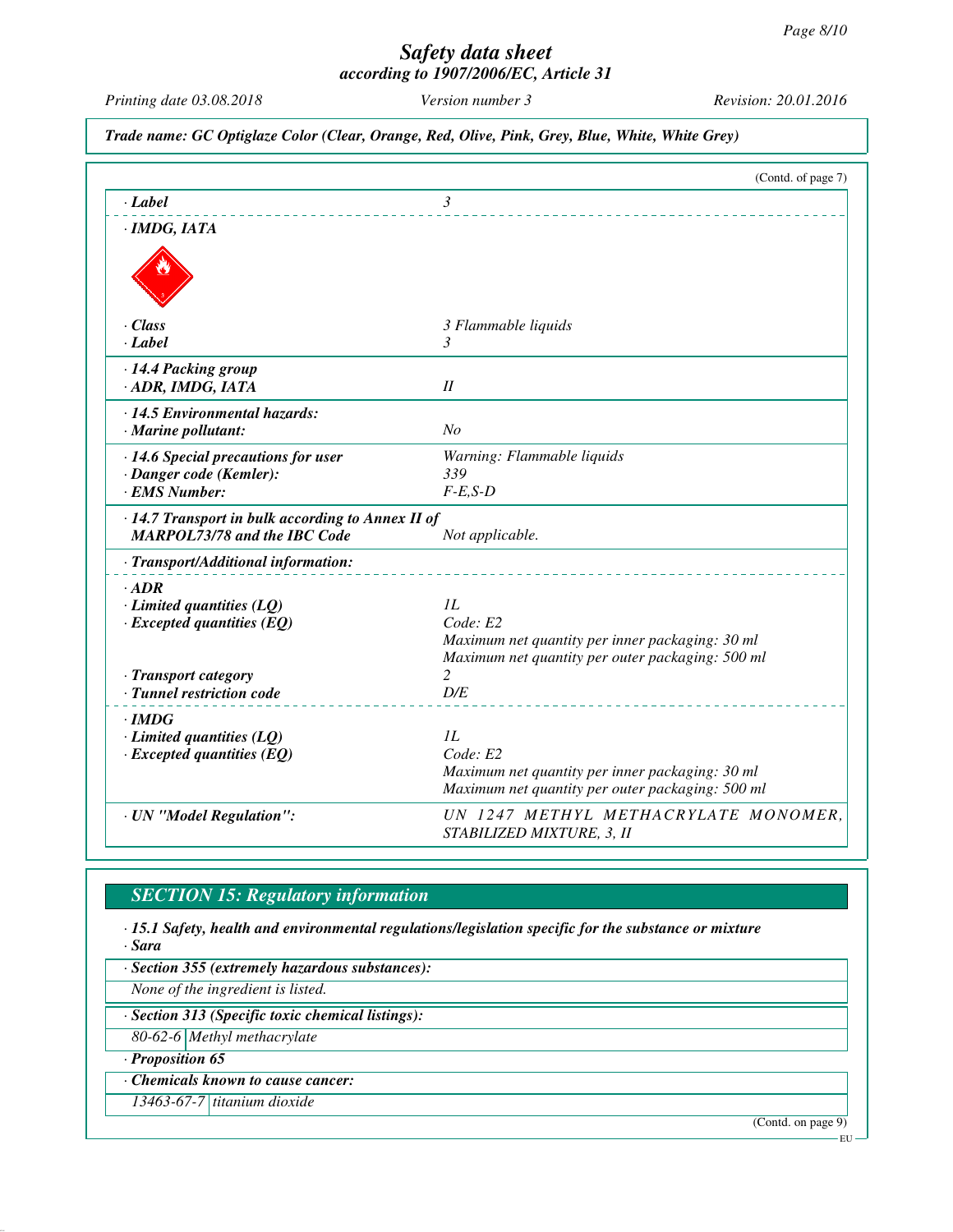# *Safety data sheet*

*according to 1907/2006/EC, Article 31*

*Printing date 03.08.2018 Version number 3 Revision: 20.01.2016*

*Trade name: GC Optiglaze Color (Clear, Orange, Red, Olive, Pink, Grey, Blue, White, White Grey)*

|                              |                                                                                                                                                                                                                                                                                                                                                                                                                  | (Contd. of page 8) |
|------------------------------|------------------------------------------------------------------------------------------------------------------------------------------------------------------------------------------------------------------------------------------------------------------------------------------------------------------------------------------------------------------------------------------------------------------|--------------------|
|                              | Chemicals known to cause reproductive toxicity for females:                                                                                                                                                                                                                                                                                                                                                      |                    |
|                              | None of the ingredients is listed.                                                                                                                                                                                                                                                                                                                                                                               |                    |
|                              | · Chemicals known to cause reproductive toxicity for males:                                                                                                                                                                                                                                                                                                                                                      |                    |
|                              | None of the ingredients is listed.                                                                                                                                                                                                                                                                                                                                                                               |                    |
|                              | · Chemicals known to cause developmental toxicity:                                                                                                                                                                                                                                                                                                                                                               |                    |
|                              | None of the ingredients is listed.                                                                                                                                                                                                                                                                                                                                                                               |                    |
|                              | · Carcinogenic categories                                                                                                                                                                                                                                                                                                                                                                                        |                    |
|                              | · EPA (Environmental Protection Agency)                                                                                                                                                                                                                                                                                                                                                                          |                    |
|                              | 80-62-6 Methyl methacrylate                                                                                                                                                                                                                                                                                                                                                                                      | E, NL              |
|                              | · TLV (Threshold Limit Value established by ACGIH)                                                                                                                                                                                                                                                                                                                                                               |                    |
|                              | 80-62-6 Methyl methacrylate                                                                                                                                                                                                                                                                                                                                                                                      | A4                 |
|                              | $13463-67-7$ titanium dioxide                                                                                                                                                                                                                                                                                                                                                                                    | A4                 |
|                              | · MAK (German Maximum Workplace Concentration)                                                                                                                                                                                                                                                                                                                                                                   |                    |
|                              | 13463-67-7 titanium dioxide                                                                                                                                                                                                                                                                                                                                                                                      | 3A                 |
|                              | · NIOSH-Ca (National Institute for Occupational Safety and Health)                                                                                                                                                                                                                                                                                                                                               |                    |
|                              | 13463-67-7 titanium dioxide                                                                                                                                                                                                                                                                                                                                                                                      |                    |
| $\cdot$ Directive 2012/18/EU | · Named dangerous substances - ANNEX I None of the ingredients is listed.<br>· Seveso category P5c FLAMMABLE LIQUIDS<br>$\cdot$ Qualifying quantity (tonnes) for the application of lower-tier requirements 5.000 t<br>$\cdot$ Qualifying quantity (tonnes) for the application of upper-tier requirements 50.000 t<br>· 15.2 Chemical safety assessment: A Chemical Safety Assessment has not been carried out. |                    |
|                              | <b>SECTION 16: Other information</b>                                                                                                                                                                                                                                                                                                                                                                             |                    |
| · Relevant phrases           | H225 Highly flammable liquid and vapour.<br>H315 Causes skin irritation.<br>H317 May cause an allergic skin reaction.<br>H335 May cause respiratory irritation.<br>H361f Suspected of damaging fertility.<br>· Classification according to Regulation (EC) No 1272/2008 Calculation method                                                                                                                       |                    |
|                              | · Department issuing SDS: Regulatory affairs<br>· Contact: msds@gc.dental                                                                                                                                                                                                                                                                                                                                        |                    |

*· Abbreviations and acronyms: ADR: Accord européen sur le transport des marchandises dangereuses par Route (European Agreement concerning the International Carriage of Dangerous Goods by Road) IMDG: International Maritime Code for Dangerous Goods DOT: US Department of Transportation IATA: International Air Transport Association GHS: Globally Harmonised System of Classification and Labelling of Chemicals ACGIH: American Conference of Governmental Industrial Hygienists EINECS: European Inventory of Existing Commercial Chemical Substances ELINCS: European List of Notified Chemical Substances CAS: Chemical Abstracts Service (division of the American Chemical Society) VOC: Volatile Organic Compounds (USA, EU) DNEL: Derived No-Effect Level (REACH) LC50: Lethal concentration, 50 percent LD50: Lethal dose, 50 percent*

(Contd. on page 10)